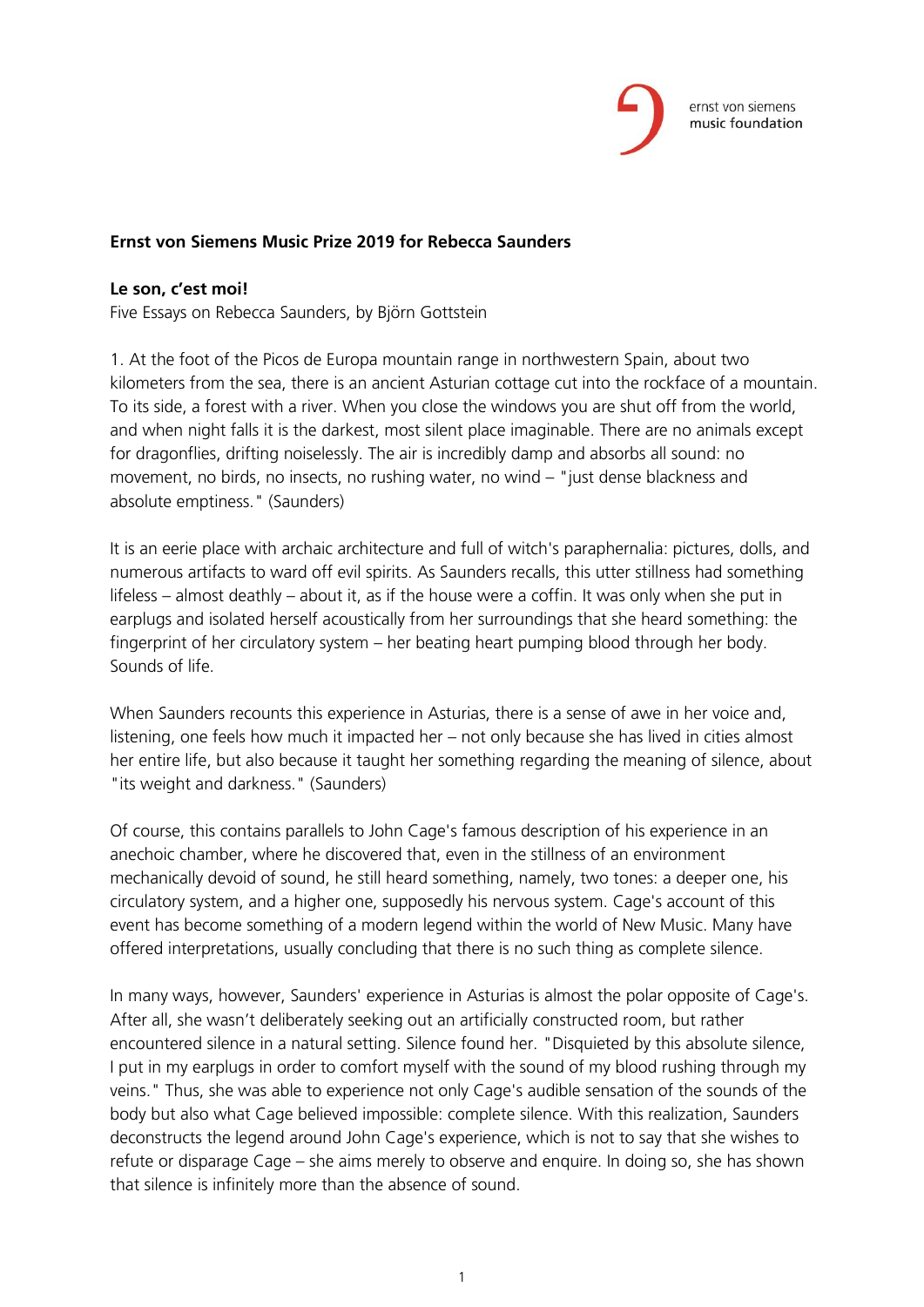2. Saunders grew up in Brixton, a "loud and extremely lively" inner-city London neighborhood, though she now lives in Berlin. Two pulsating metropolises with highly developed sound worlds. Such surroundings were very important to her: "The energy and sounds of a city environment still make me feel alive. I like to focus and re-focus my ear, playing with my perception of sonic events and surfaces of sound in the cacophony of a sonic city landscape, and to sense the potentially deafening white noise around me."

Silence is therefore an exception rather than the norm, creating something unrelated to our daily experience. It is the condition for us to be able to perceive sound as music or as art, for us to be able to sink into our acoustic sensations and enter a place different to that which we normally inhabit. "Silence is the canvas behind the sound," writes Saunders. "It frames the sound." By supporting and framing sound, silence assumes two functions that have less to do with the work itself and more to do with its context – music unfolds within the confines of canvas and frame.

In New Music discourse, silence has become an over-loaded term and is rarely a central focus today. In Rebecca Saunders' works, however, silence is essential, as her music often germinates and develops from within silence. Many musical gestures start with the expression 'dal niente' ('from nothing'). Saunders draws music out of silence. For her, silence is absence seeking a form of presence. It is not sacred, but rather a dialectical category.

In the past few years, a key contradiction is increasingly manifest in Saunders' works, a productive contradiction that gives her music both an acoustic and structural identity. On the one hand, there is a certain instability that emanates from silence – static, reduced, skeletal – while on the other hand, there are abrupt, explosive gestures that Saunders has associated with states of anger, with drive and aggression. "I'm fascinated with creating an extreme musical tension (...) an acoustic landscape that represents a charged, unmistakable form of energy comparable to wrath." This contradiction surfaces most clearly in Saunders' piano pieces after the turn of the millennium. Pieces such as *Choler* or *Crimson* rely wholeheartedly on this stark contrast – the static, unmoving, reserved stagnancy pitted against the aggressive and the volatile. At the end of *Choler*, a simple, melancholic melody hints at a way out of this unresolvable struggle. This contrast is no reconciliation or salvation but rather a reflective moment, underlining the intensity of anger. Such moments can often be found at the end of Saunders' early works, where music boxes or vinyl records are used to break the acoustic conflict.

This contradiction is intensified in pieces that unite both worlds into a single central sound fragment, occurring, for example, in a number of recent works for strings: in the cello concerto *Ire*, the string quartet *Fletch*, the violin concerto *Still*, and in *Solitude* for cello solo. In these works, a double harmonic trill assumes a central role, creating an unstable sound. It glissandos, obscuring its identity, with heavily gesticulated up-bows, giving the sound energy, volume, and direction, while the mechanical movement of the trill itself creates a manic atmosphere. It can be played on a low-tension string, veiling its articulation, or sharpen its sound on a high-tension string. The sound is always fragile, yet also aggressive and unrelenting. Such a sound – already marked by an inherent contradiction – is possibly the most evident characteristic of Saunders' dialectic, out of which she constructs her entire sonic universe.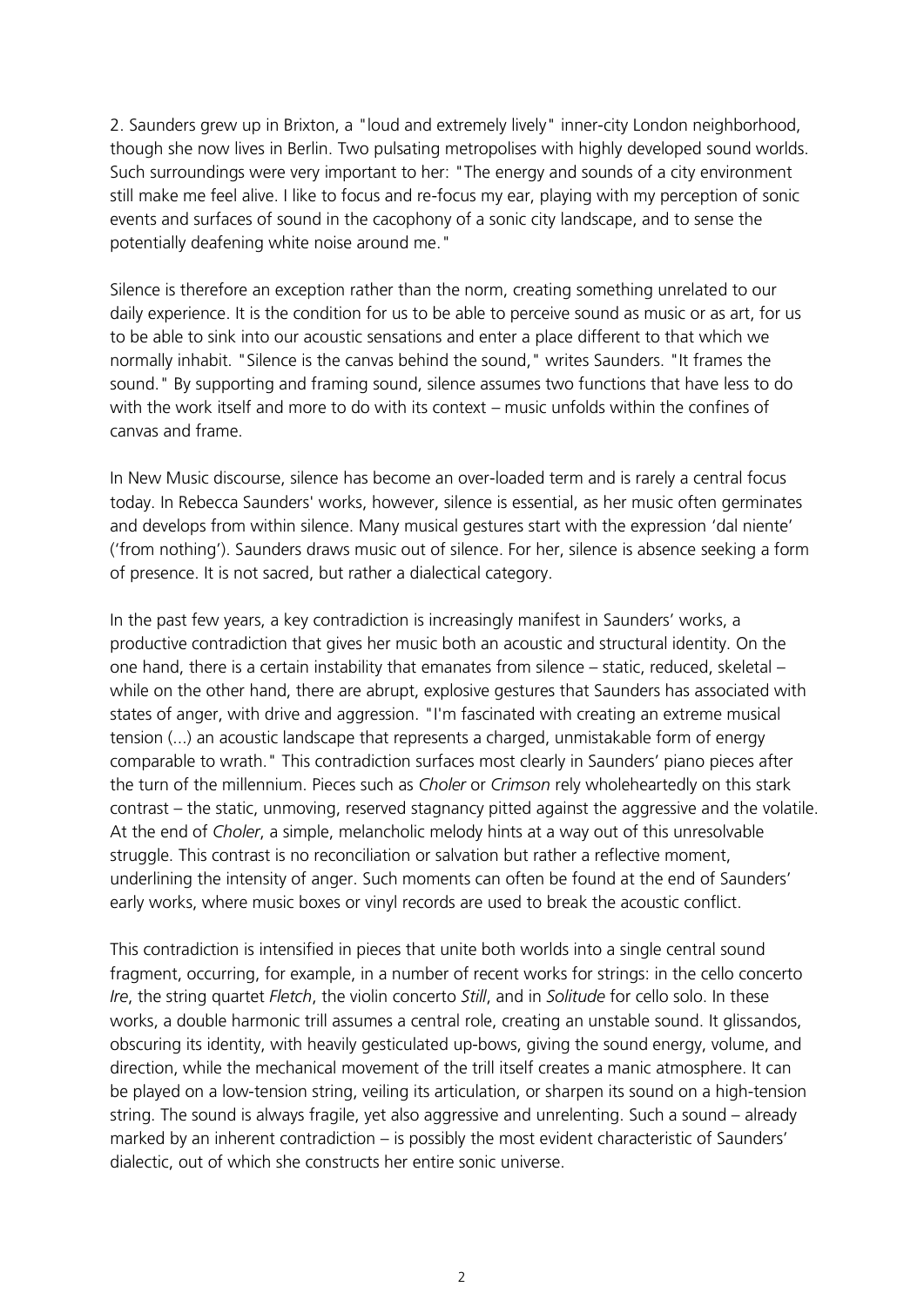3. Saunders' works regularly reflect emotional states and temperaments such as anger or melancholy. In pieces such as *Choler* and *Fury*, this is stated outright. Such sentiments often relate to strong bodily emotions and express themselves in physical sound gestures.

For Saunders the physicality of expression is always clearly manifest, although her music cannot be reduced to this singular aspect, since the vast range of meaning in her works is too richly layered. A cursory glance at the physical aspect of her music will reveal its operation in all three areas – composition, interpretation, and listening – most notably however in the area of interpretation. Saunders concerns herself not only with the phenomenon of pure acoustic sounds, but with the bodily movement that produces a specific sound, gesture, or sonic fragment. Prior to composing a piece, she frequently collaborates with performers to research sonic material and to establish a close connection with their playing. This intense correlation between a performer's movements and the sound produced in Saunders' music is clearly evident in her relationship with trumpeter Marco Blaauw (for whom she wrote the pieces *Blaauw, Alba, White*, and *Neither*), with violinist Carolin Widmann on *Still*, with cellist Séverine Ballon on *Solitude*, with the clarinettist Carl Rosman on *Caerulean* and *Aether*, and with the soprano Juliet Fraser on *Skin*. In these projects, Saunders aimed to reveal and explore sounds specific to the performer and their playing, as well as to "experience the raw physicality of sound production."

In an early critique of Saunders' music, Robert Adlington wrote that "it sounds how it's played," i.e. that there is a particular correlation between the sounds and the movements required to produce them. Saunders likewise describes the relationship between physical and musical gestures, in particular in her work *Choler* for two pianos, which contains traces of a choreography for the pianists: "the swaying upper body, the release of sound through the physical gesture, the choreography of the 4 arms, palms, wrists, the joints and fingertips of the 2 players." Unique to *Choler* is that Saunders was able to test all the sounds on the piano during the composition process. "The relationship between the players and their instruments is critical. It is a very physical piece to play, to listen to, and to observe." Even the presence of a pianist sitting at a piano evokes an aesthetic moment: "It's pure theatre. It's beautiful."

4. "I need very little impetus to write," explains Saunders. "A trace of a fragment of sound which arrests me, a single gesture embodying a wealth of potential and significance, a particular timbre and its transformations, a single word."

Sometimes, you get the feeling that Saunders doesn't just use her ears for hearing, but also for reading, seeing, smelling, and tasting. The source of her works often comes from beyond the world of music – books, films, and pictures. Paintings by Mark Rothko and films by Derek Jarman have left traces in her works. *Chroma*, a spatial collage for multiple pieces of chamber music originally conceived for the Turbine Hall of London's Tate Modern, named after Jarman's *Chroma: A Book of Colour*. Another example is the uninhibited, unashamed internal monologue of Molly Bloom, which appears at the end of James Joyce's novel *Ulysses*. This monologue makes appearances throughout Saunders' œuvre, initially as a poetic brainstorm for a instrumental works such as the collection of pieces called *Molly's Song*, in which it is portrayed from a multitude of angles: in *O*, in *O Yes & I*, in *Flesh* and especially in the large-scale musical collage *Yes* for soprano, 19 instrumentalists, and conductor.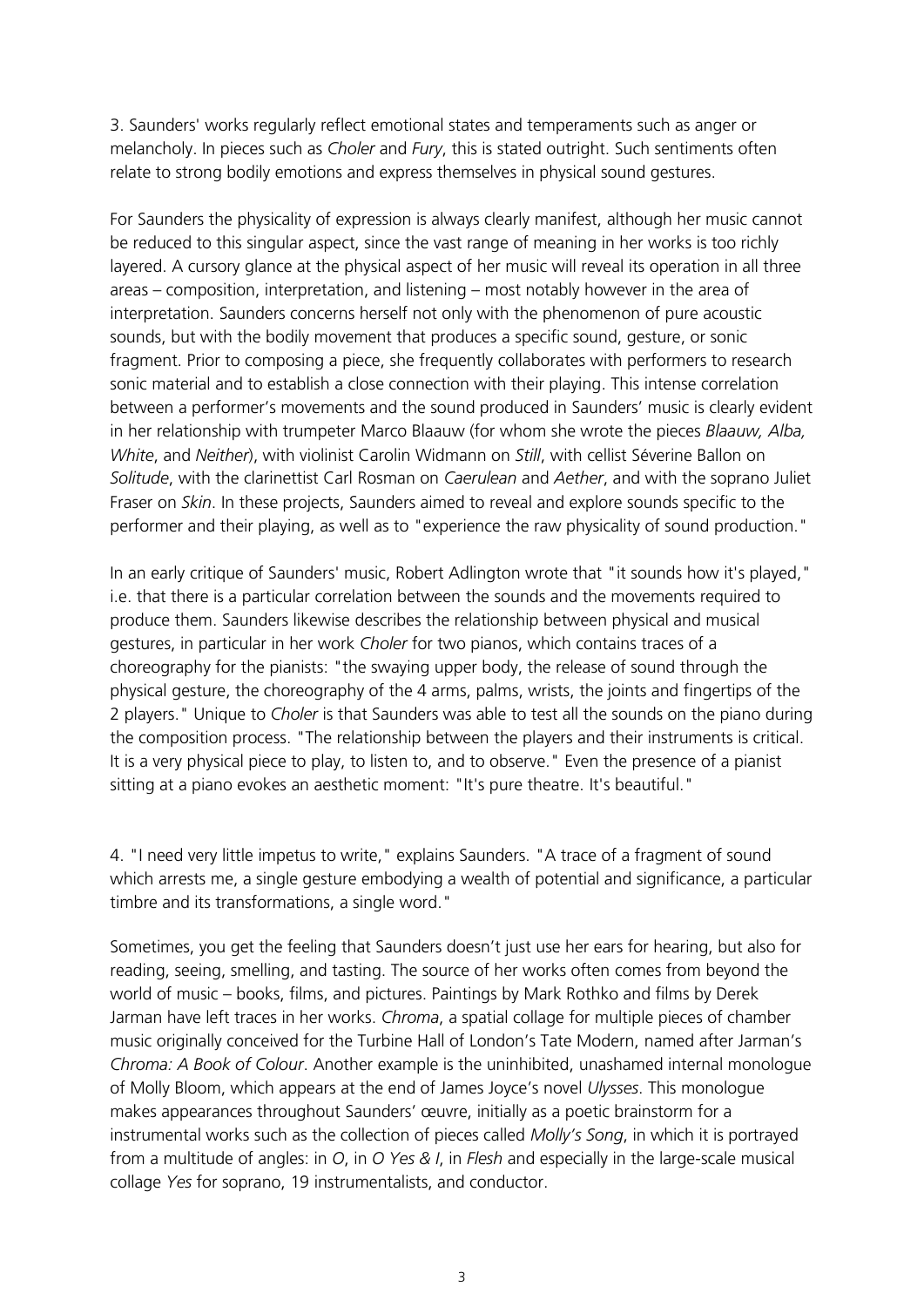And how does Saunders listen to music? She grew up in a musical family: her grandfather was an organist; her grandmother and parents were all pianists; and there were four pianos in the home on which both classical music and jazz were played. "As a very small child I remember drawing pictures while sitting against the wall in my fathers study while he practised or coached a singer. And also lying under the piano soaking in the resonance of the instrument." The raw physical nature of the listening experience was, for Saunders, apparent at an early age. She played the violin, with a particular affinity for the works of Johann Sebastian Bach. It was during a trip to the USA as a young composer that she experienced the music of Morton Feldman for the first time, witnessing viscerally that music could enable an alternative interpretation of time and space – and that an entire world can lie hidden within a tiny detail or fragment. Her encounter with Wolfgang Rihm's *Chiffre* cycle paved the way for the cultivation of Saunders' own compositional voice: "For me, his music possesses a deep sensuality and a tremendously complex and fascinating approach to tone color. The life-affirming power of his music also appealed to me immediately, and I knew: I must go there. Soon thereafter, Saunders moved to Karlsruhe to study with him.

Saunders would later describe the day that Rihm brought a CD of Galina Ustvolskaya's *Duet for Violin and Piano* into their seminar. It was an overwhelming experience – an epiphany for Saunders: "I felt numb, breathless, as the piece ended, having been drawn into a sonic state to which I could at that time find no comparison. The extreme focus of intention, the clarity and purity of musical expression; an unashamed passion and obsession." One can see in Saunders' music those elements of Ustvolskaya's music that so enthused her, including the enormous physicality, the sheer force of the music itself, and the acute directness of expression.

5. Saunders' relationship with the works of Samuel Beckett borders on the obsessive. One could even say that Beckett's thoughts permeate her work, or at least that Beckett's texts are echoed in Saunders' music. "Beckett weighs each and every word and its shadow, its echo," writes Saunders. His texts are "unrelentingly direct and exceptionally fragile." The narrator's lines from Beckett's TV drama *Ghost Trio*, which Saunders uses in her piece *Skin*, are a prime example. "Dust is the skin of a room," says a voice. In a typical manner for Beckett, he refers to a viewpoint that normally evades our senses. He places something in the spotlight that we only normally interpret in passing, if at all. If dust is the skin of a room, then that makes skin permeable, unstable, and porous, which contradicts our standard perception of skin as something encapsulating and protective, that which hides an object's inner workings. In Beckett's hands, such boundaries dissolve and it is precisely there that Saunders undertakes her sound research. Were one to craft a metaphor from Beckett's observations, one could say that Saunders' piece *Skin* converts a permeable, unstable, and porous surface into a musical form. Dust can only be seen as a surface when one pays great attention to detail, and this characteristic can also be found in her music: the meticulous precision, the almost scientific approach to researching sound, is central. Tones are researched and examined. Here, another trait of Beckett's work comes to the fore, namely the reduction of text to its bare essentials, stripping the language down until it is on the cusp of existence. Or, in Ulrich Pothast's words: "Beckett is the retreat of the spoken into the unspoken." Here, Saunders' preoccupation with Beckett is perhaps most strongly evident: Saunders also strips the music down to a skeletal form on the edge of its existence. Silence is always a starting point for her writing and listening, and yet the resultant music is far from silent. The attempt to say nothing leads – in both Beckett and Saunders – to something being said, to "an essence being articulated."